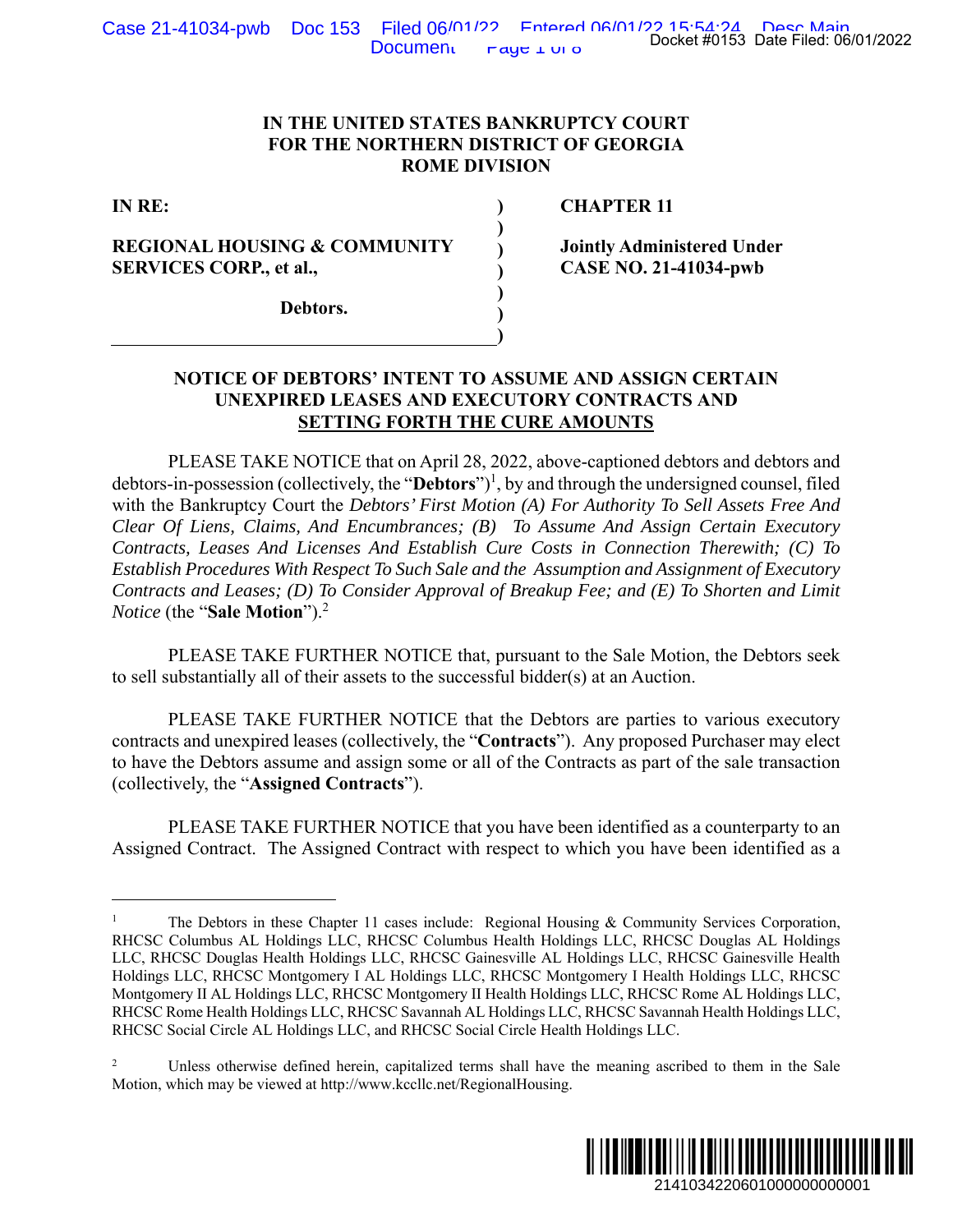#### Case 21-41034-pwb Doc 153 Filed 06/01/22 Entered 06/01/22 15:54:24 Desc Main Document Page 2 of 8

counterparty and the corresponding proposed cure amount (the "**Cure Amount**") are set forth on Schedule 1 annexed hereto.

 PLEASE TAKE FURTHER NOTICE that the Debtors believe that any and all defaults (other than the filing of this chapter 11 case) and actual pecuniary losses under the Assigned Contracts can be cured by the payment of the Cure Amount.

 PLEASE TAKE FURTHER NOTICE that the assumption and assignment of any Assigned Contract shall result in the full release and satisfaction of any claims or defaults, whether monetary or non-monetary, which exist as of the time of assumption and assignment.

PLEASE TAKE FURTHER NOTICE that, on May 11, 2022, the Bankruptcy Court entered an order [Docket No. 145] (the "**Procedures Order**"), which, among other things, establishes procedures relating to the assumption and assignment of Assigned Contracts (as defined in the Motion) of the Debtors.

PLEASE TAKE FURTHER NOTICE that, there will be a hearing (the "**Sale Hearing**") at **11:00 a.m. on June 29, 2022**, at which the Debtors will seek approval and authorization for the sale of the Debtors' assets.

PLEASE TAKE FURTHER NOTICE that any objection to the proposed assumption and assignment of any Assigned Contract must (a) be in writing; (b) state with specificity the nature of such objection and the alleged Cure Amount (with appropriate documentation in support thereof); (c) if the objecting party (a "**Requesting Counterparty**") wishes to receive information regarding adequate assurance of future performance from Successful Bidder that designates the objecting party's contract or lease for assignment, contain an email address which can be used to contact such Requesting Counterparty after the Auction and before the Sale Hearing; (d) comply with the Federal Rules of Bankruptcy Procedure and the Local Bankruptcy Rules of the Bankruptcy Court; and (e) be filed with the Bankruptcy Court and served upon counsel for the Debtors as follows: Ashley R. Ray, Scroggins & Williamson, P.C., 4401 Northside Parkway, Suite 450, Atlanta, Georgia 30327, on or before **June 22, 2022** (the "**Objection Deadline**"). Requesting Counterparties will be provided the identities of Successful Bidders by email following the Auction on June 28, 2022 and before the Sale Hearing on June 29, 2022. Objections, if any, to adequate assurance of a Successful Bidder may be filed at any time prior the commencement of the Sale Hearing.

PLEASE TAKE FURTHER NOTICE that any counterparty failing to timely file an objection to a Cure Amount or the proposed assumption and assignment of an Assigned Contract shall be forever barred from objecting to the Cure Amount and from asserting any additional cure or other amounts against the Debtors, their estates, or the proposed Purchaser(s) with respect to its Contract.

PLEASE TAKE FURTHER NOTICE that where a counterparty to an Assigned Contract files a timely objection asserting a higher cure amount than the Cure Amount, and the parties are unable to consensually resolve the dispute prior to the Sale Hearing, the amount to be paid under section 365 of the Bankruptcy Code with respect to such objection will be determined at the Sale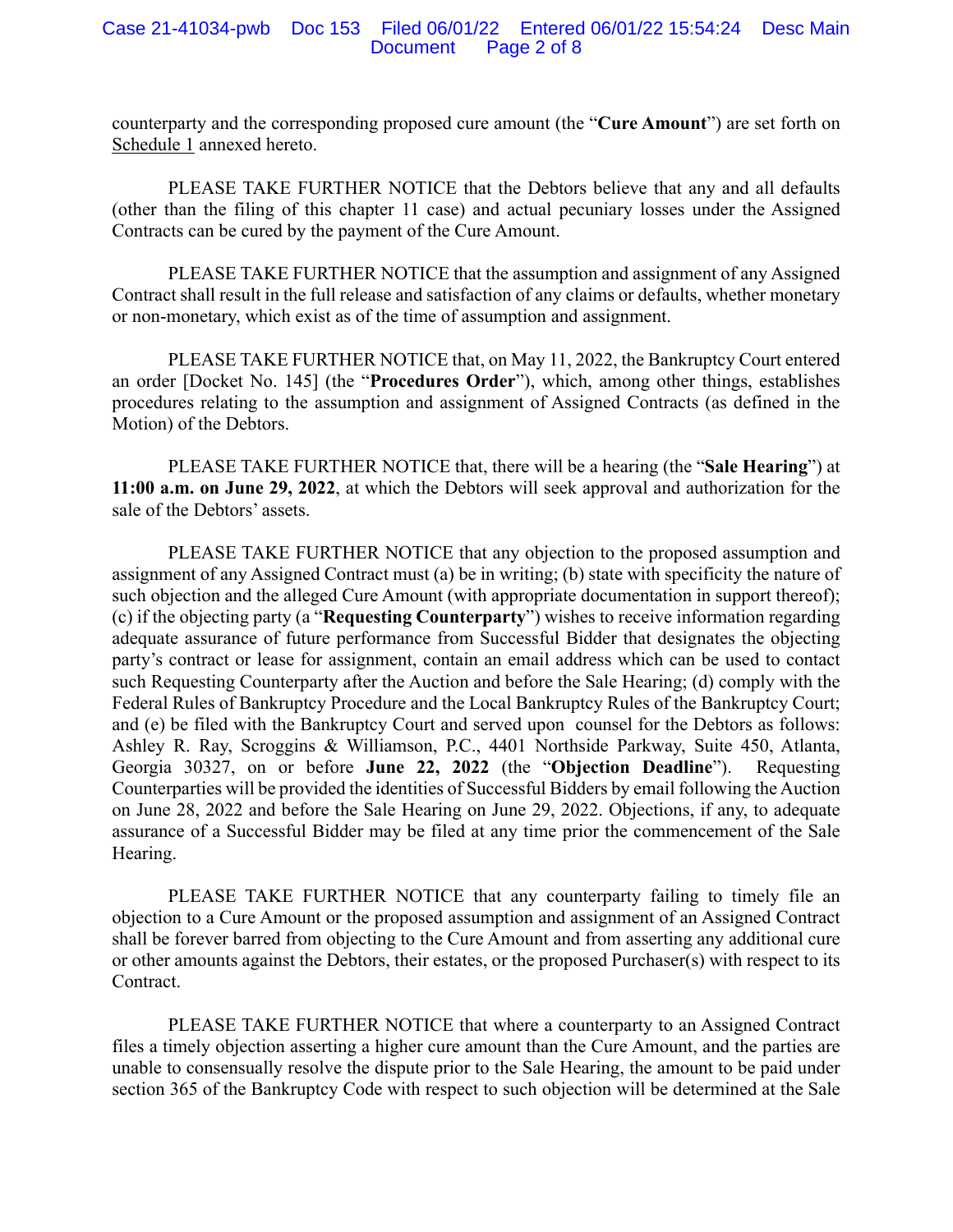#### Case 21-41034-pwb Doc 153 Filed 06/01/22 Entered 06/01/22 15:54:24 Desc Main Document Page 3 of 8

Hearing or such other date and time as may be fixed by the Bankruptcy Court. All other objections to the proposed assumption and assignment of the Assigned Contracts will be heard at the Sale Hearing.

PLEASE TAKE FURTHER NOTICE that if no Cure Amount is due under the Assigned Contract, and the counterparty to such agreement does not otherwise object to the assumption and assignment of such agreement, no further action needs to be taken on the part of that counterparty.

PLEASE TAKE FURTHER NOTICE that the Debtors' decision to assume and assign the Assigned Contracts is subject to Bankruptcy Court approval and consummation of the sale of the Debtors' assets. Absent consummation of the sale of the applicable assets related to a particular Debtor, each Assigned Contract shall not be deemed assumed and assigned and shall in all respects be subject to further administration under the Bankruptcy Code. The designation of any agreement as an Assigned Contract shall not constitute or be deemed to be a determination or admission by the Debtors or the proposed purchaser that such document is, in fact, an executory contract or unexpired lease within the meaning of the Bankruptcy Code (all rights with respect thereto being expressly reserved).

This 1st day of June, 2022.

#### SCROGGINS & WILLIAMSON, P.C.

4401 Northside Parkway Suite 450 Atlanta, Georgia 30327 T: (404) 893-3880 F: (404) 893-3886 E: rwilliamson@swlawfirm.com aray@swlawfirm.com mlevin@swlawfirm.com

 $/s/$  Ashley R. Ray J. ROBERT WILLIAMSON Georgia Bar No. 765214 ASHLEY R. RAY Georgia Bar No. 601559 MATTHEW W. LEVIN Georgia Bar No. 448270

*Counsel for the Debtors*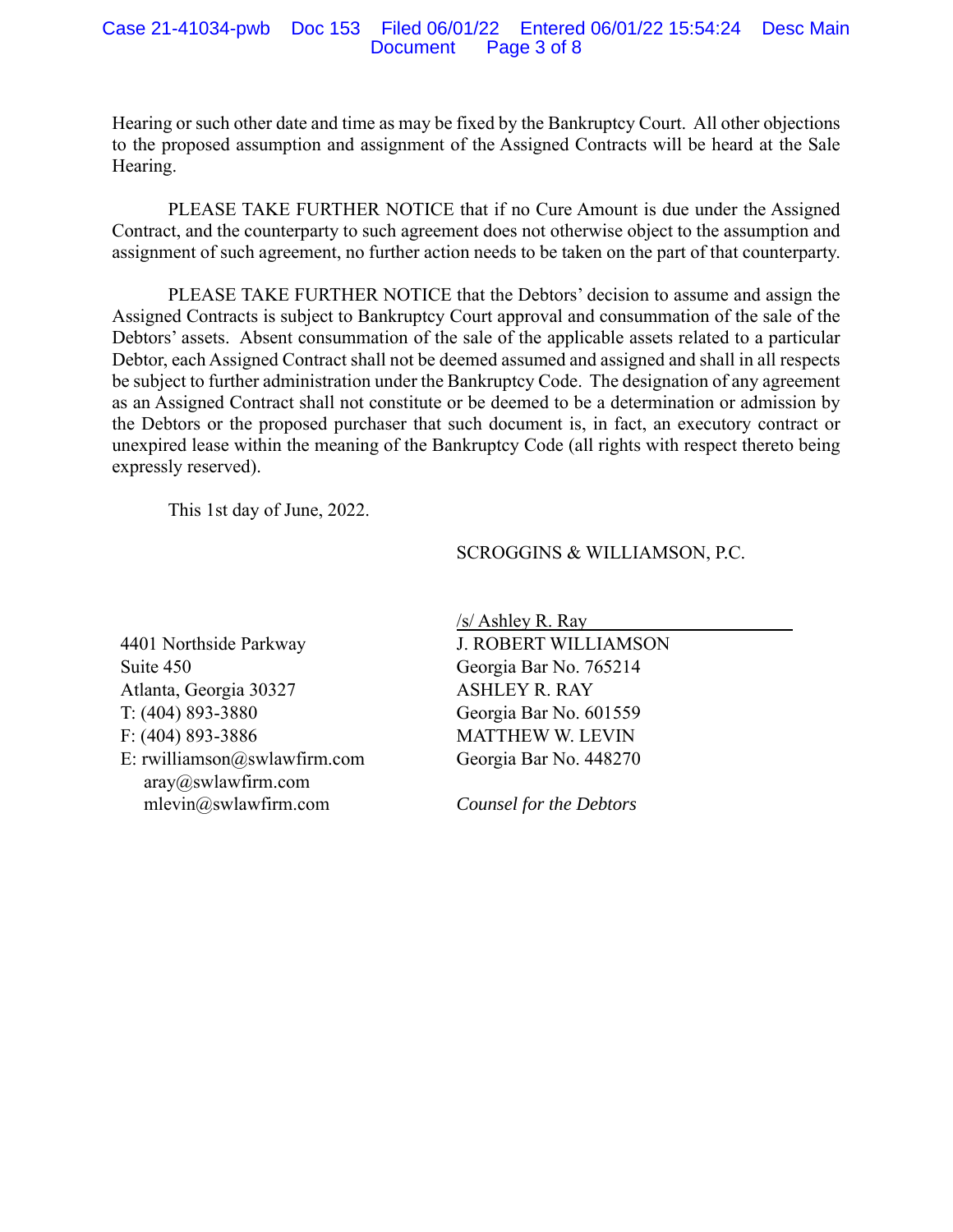#### Case 21-41034-pwb Doc 153 Filed 06/01/22 Entered 06/01/22 15:54:24 Desc Main Page 4 of 8

# **Schedule 1**

## **Potential Assigned Contracts and Proposed Cure Costs**

| Counterparty                 | <b>Description</b>        | <b>Cure Amount</b> |
|------------------------------|---------------------------|--------------------|
| A Little Off the Top         | Lease Agreement           | \$0.00             |
| Hitachi Capital America      | <b>Equipment Finance</b>  | \$0.00             |
| Corp.                        | Agreement: Your Laundry   |                    |
|                              | Source                    |                    |
| <b>RHCSC Columbus Health</b> | Real Property Lease for   | \$0.00             |
| Holdings LLC                 | Facility Located at The   |                    |
|                              | Landings at Columbus      |                    |
| <b>Sharp Electronics</b>     | <b>Equipment Finance</b>  | \$0.00             |
| Corporation dba Sharp        | Agreement: Sharp MX3070V, |                    |
| <b>Business Systems</b>      | Sharp MXB355W             |                    |

## **RHCSC Columbus AL Holdings LLC**

## **RHCSC Columbus Health Holdings LLC**

| <b>Counterparty</b>      | <b>Description</b>      | <b>Cure Amount</b> |
|--------------------------|-------------------------|--------------------|
| <b>RHCSC Columbus AL</b> | Real Property Lease for | \$0.00             |
| Holdings LLC             | Facility Located at The |                    |
|                          | Landings at Columbus    |                    |

### **RHCSC Douglas AL Holdings LLC**

| Counterparty                | <b>Description</b>             | <b>Cure Amount</b> |
|-----------------------------|--------------------------------|--------------------|
| Hitachi Capital America     | <b>Equipment Finance</b>       | \$0.00             |
| Corp.                       | <b>Agreement: Your Laundry</b> |                    |
|                             | Source                         |                    |
| <b>RHCSC Douglas Health</b> | Real Property Lease for        | \$0.00             |
| Holdings LLC                | Facility Located at The        |                    |
|                             | Landings at Douglas            |                    |
| <b>Sharp Electronics</b>    | <b>Equipment Finance</b>       | \$0.00             |
| Corporation dba Sharp       | Agreement: Sharp MX3070V       |                    |
| <b>Business Systems</b>     |                                |                    |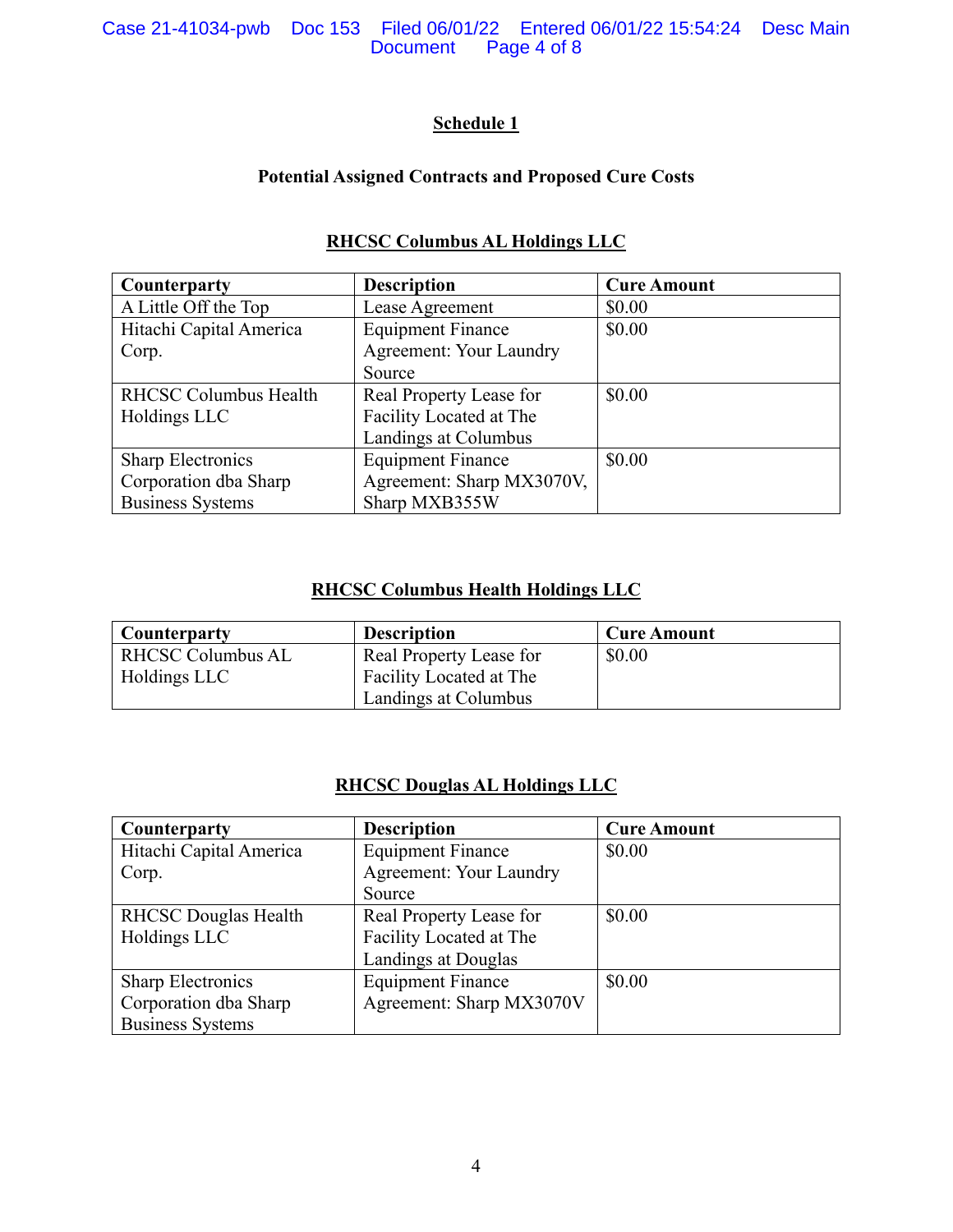#### Case 21-41034-pwb Doc 153 Filed 06/01/22 Entered 06/01/22 15:54:24 Desc Main Page 5 of 8

# **RHCSC Douglas Health Holdings LLC**

| <b>Counterparty</b>     | <b>Description</b>      | <b>Cure Amount</b> |
|-------------------------|-------------------------|--------------------|
| <b>RHCSC Douglas AL</b> | Real Property Lease for | \$0.00             |
| Holdings LLC            | Facility Located at The |                    |
|                         | Landings at Douglas     |                    |

## **RHCSC Gainesville AL Holdings LLC**

| Counterparty                    | <b>Description</b>       | <b>Cure Amount</b> |
|---------------------------------|--------------------------|--------------------|
| <b>RHCSC Gainesville Health</b> | Real Property Lease for  | \$0.00             |
| Holdings LLC                    | Facility Located at The  |                    |
|                                 | Landings at Gainesville  |                    |
| SBS Leasing a Program of De     | <b>Equipment Finance</b> | \$583.93           |
| Lage Landen Financial           | Agreement: Sharp MX3070V |                    |
| Services                        |                          |                    |

## **RHCSC Gainesville Health Holdings LLC**

| <b>Counterparty</b>         | <b>Description</b>      | <b>Cure Amount</b> |
|-----------------------------|-------------------------|--------------------|
| <b>RHCSC Gainesville AL</b> | Real Property Lease for | \$0.00             |
| Holdings LLC                | Facility Located at The |                    |
|                             | Landings at Gainesville |                    |

## **RHCSC Montgomery I AL Holdings LLC**

| Counterparty              | <b>Description</b>      | <b>Cure Amount</b> |
|---------------------------|-------------------------|--------------------|
| Enterprise FM Trust       | Master Lease Agreement: | \$0.00             |
|                           | 2017 Dodge Gran         |                    |
| <b>RHCSC</b> Montgomery I | Real Property Lease for | \$0.00             |
| Health Holdings LLC       | Facility Located at The |                    |
|                           | Gardens of Waterford    |                    |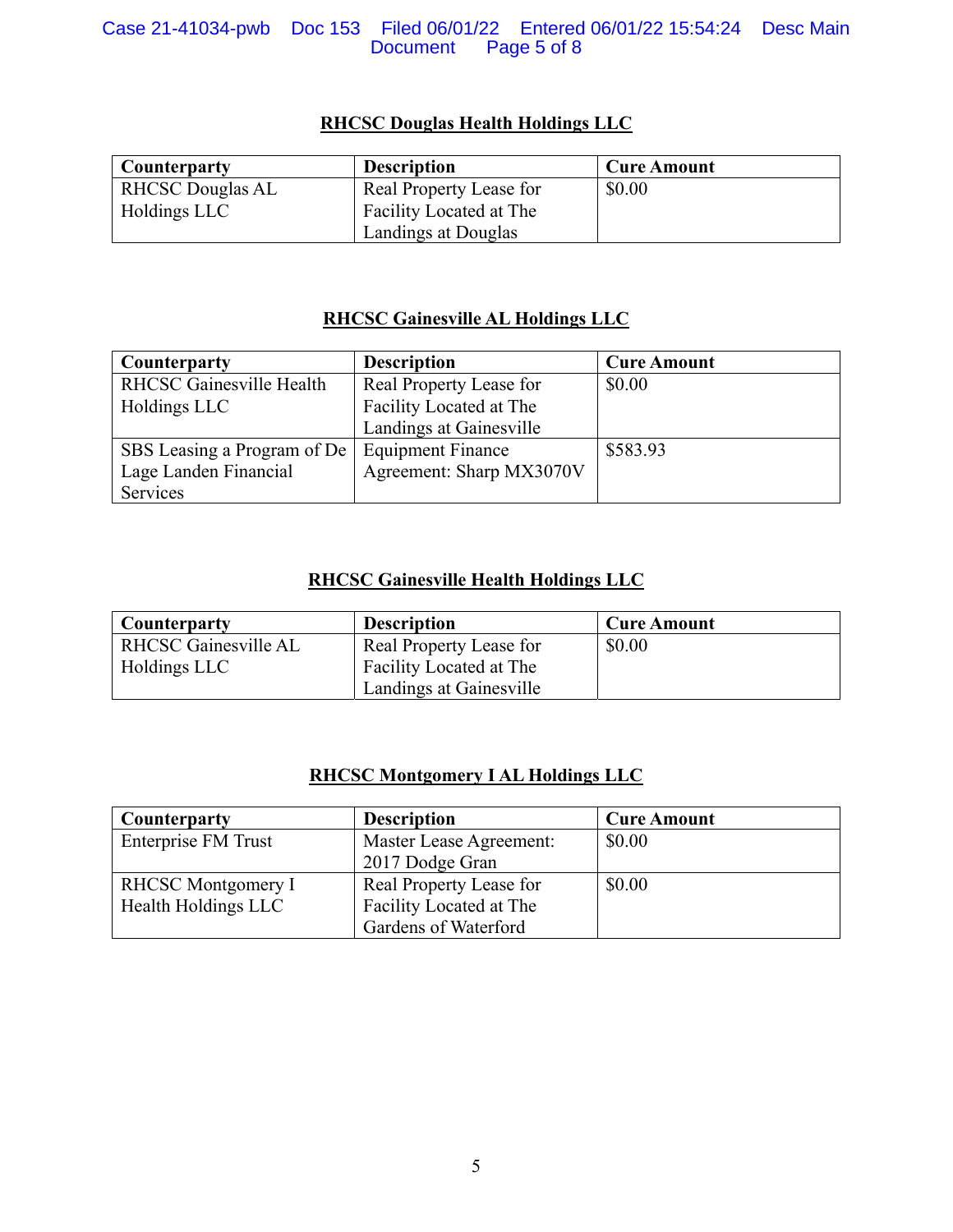#### Case 21-41034-pwb Doc 153 Filed 06/01/22 Entered 06/01/22 15:54:24 Desc Main Page 6 of 8

| <b>Counterparty</b>         | <b>Description</b>      | <b>Cure Amount</b> |
|-----------------------------|-------------------------|--------------------|
| <b>RHCSC Montgomery IAL</b> | Real Property Lease for | \$0.00             |
| Holdings LLC                | Facility Located at The |                    |
|                             | Gardens of Waterford    |                    |

# **RHCSC Montgomery I Health Holdings LLC**

## **RHCSC Montgomery II AL Holdings LLC**

| Counterparty               | <b>Description</b>       | <b>Cure Amount</b> |
|----------------------------|--------------------------|--------------------|
| <b>RHCSC Montgomery II</b> | Real Property Lease for  | \$0.00             |
| Health Holdings LLC        | Facility Located at The  |                    |
|                            | Landings at Montgomery   |                    |
| <b>Sharp Electronics</b>   | <b>Equipment Finance</b> | \$1,389.08         |
| Corporation dba Sharp      | Agreement: Sharp         |                    |
| <b>Business Systems</b>    | MXM3570, Sharp           |                    |
|                            | MXB355W                  |                    |

## **RHCSC Montgomery II Health Holdings LLC**

| Counterparty           | <b>Description</b>      | <b>Cure Amount</b> |
|------------------------|-------------------------|--------------------|
| RHCSC Montgomery II AL | Real Property Lease for | \$0.00             |
| Holdings LLC           | Facility Located at The |                    |
|                        | Landings at Montgomery  |                    |

## **RHCSC Rome AL Holdings LLC**

| Counterparty                | <b>Description</b>             | <b>Cure Amount</b> |
|-----------------------------|--------------------------------|--------------------|
| Hitachi Capital America     | <b>Equipment Finance</b>       | \$0.00             |
| Corp.                       | <b>Agreement: Your Laundry</b> |                    |
|                             | Source                         |                    |
| <b>RHCSC Rome Health</b>    | Real Property Lease for        | \$0.00             |
| Holdings LLC                | Facility Located at The        |                    |
|                             | Gardens of Rome                |                    |
| SBS Leasing a Program of De | <b>Equipment Finance</b>       | \$272.52           |
| Lage Landen Financial       | Agreement: Sharp MX3070V       |                    |
| Services                    |                                |                    |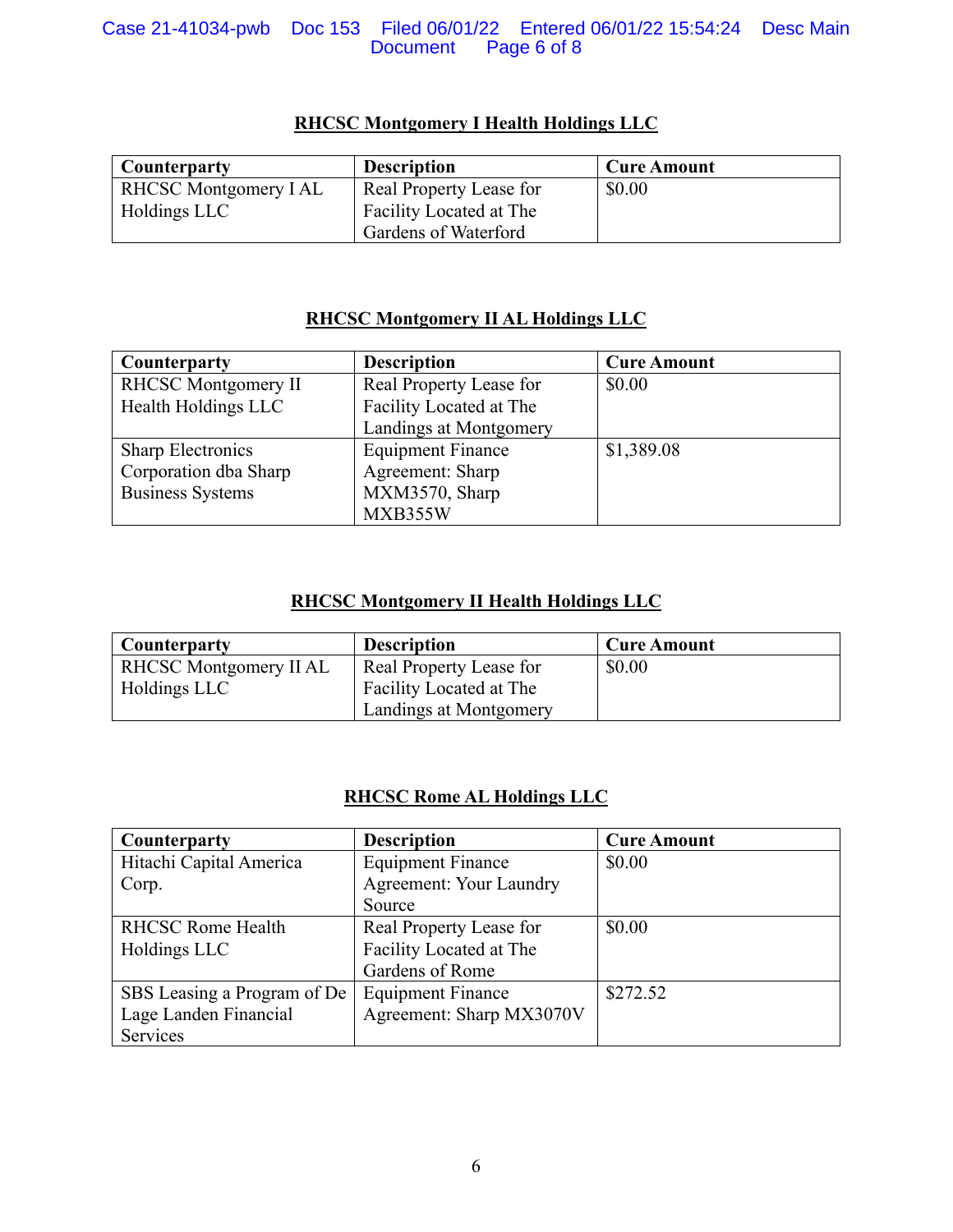#### Case 21-41034-pwb Doc 153 Filed 06/01/22 Entered 06/01/22 15:54:24 Desc Main Document Page 7 of 8

## **RHCSC Rome Health Holdings LLC**

| Counterparty                  | <b>Description</b>      | <b>Cure Amount</b> |
|-------------------------------|-------------------------|--------------------|
| <b>RHCSC Rome AL Holdings</b> | Real Property Lease for | \$0.00             |
| LLC                           | Facility Located at The |                    |
|                               | Gardens of Rome         |                    |

## **RHCSC Savannah AL Holdings LLC**

| Counterparty                 | <b>Description</b>             | <b>Cure Amount</b> |
|------------------------------|--------------------------------|--------------------|
| Hitachi Capital America Corp | <b>Equipment Finance</b>       | \$0.00             |
|                              | <b>Agreement: Your Laundry</b> |                    |
|                              | Source                         |                    |
| <b>RHCSC Savannah Health</b> | Real Property Lease for        | \$0.00             |
| Holdings LLC                 | Facility Located at The        |                    |
|                              | Gardens of Savannah            |                    |
| SBS Leasing a Program of De  | <b>Equipment Finance</b>       | \$272.52           |
| Lage Landen Financial        | Agreement: Sharp MX3070V       |                    |
| Services                     |                                |                    |

# **RHCSC Savannah Health Holdings LLC**

| <b>Counterparty</b> | <b>Description</b>      | <b>Cure Amount</b> |
|---------------------|-------------------------|--------------------|
| RHCSC Savannah AL   | Real Property Lease for | \$0.00             |
| Holdings LLC        | Facility Located at The |                    |
|                     | Gardens of Savannah     |                    |

### **RHCSC Social Circle AL Holdings LLC**

| Counterparty                 | <b>Description</b>             | <b>Cure Amount</b> |
|------------------------------|--------------------------------|--------------------|
| Hitachi Capital America Corp | <b>Equipment Finance</b>       | \$0.00             |
|                              | <b>Agreement: Your Laundry</b> |                    |
|                              | Source                         |                    |
| RHCSC Social Circle Health   | Real Property Lease for        | \$0.00             |
| Holdings LLC                 | Facility Located at The        |                    |
|                              | Gardens of Social Circle       |                    |
| Georgia Department of        | Medicaid Provider              | \$0.00             |
| Community Health             | Agreement                      |                    |